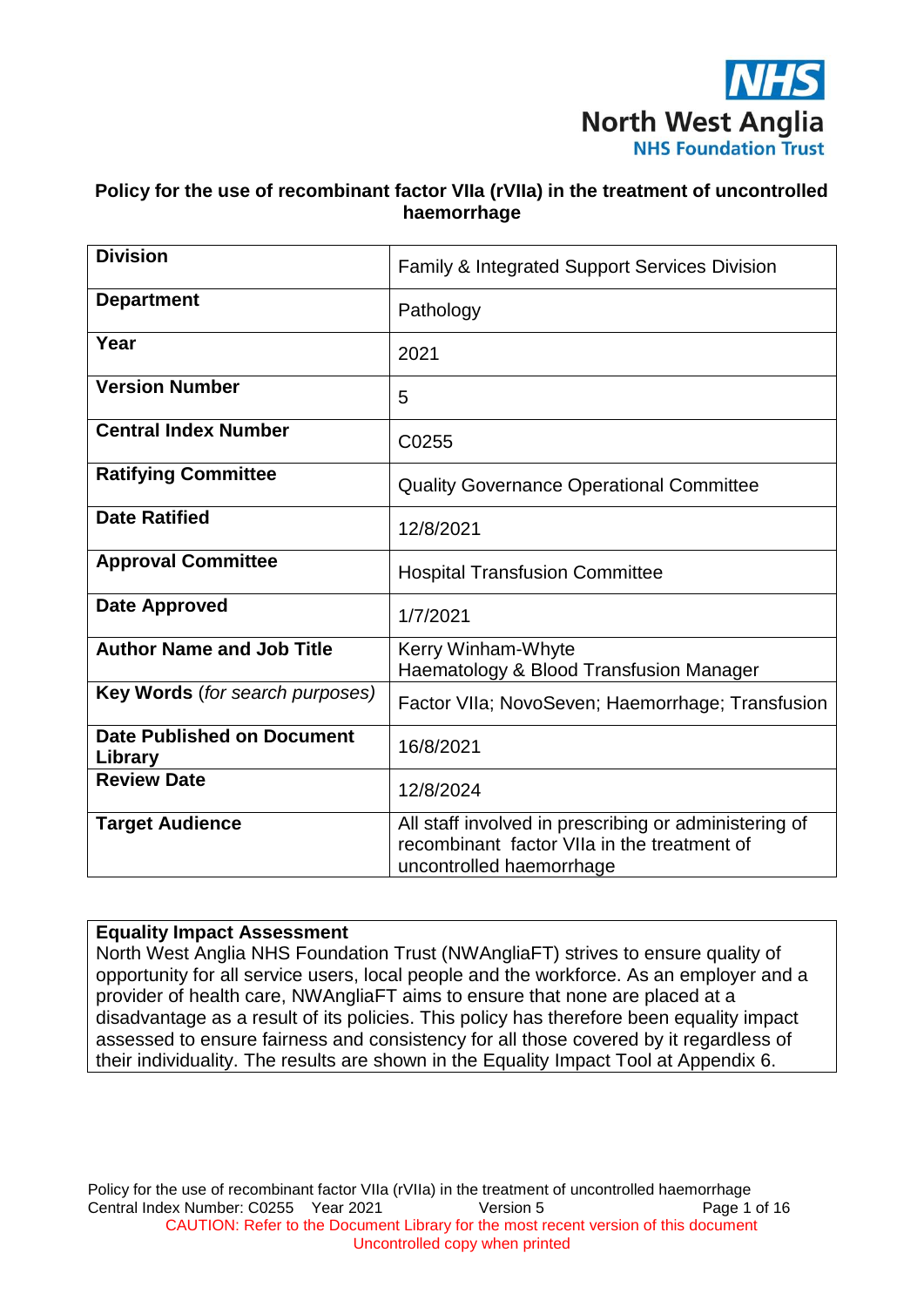

٦

| <b>DOCUMENT VERSION CONTROL SCHEDULE</b>           |                                       |                                                                     |                                                                                                                                                                                                                       |                                                   |                                |  |
|----------------------------------------------------|---------------------------------------|---------------------------------------------------------------------|-----------------------------------------------------------------------------------------------------------------------------------------------------------------------------------------------------------------------|---------------------------------------------------|--------------------------------|--|
| <b>Year and</b><br><b>Version</b><br><b>Number</b> | <b>Author</b>                         | <b>Date</b><br><b>Published</b><br>on<br><b>Document</b><br>Library | <b>Revisions from</b><br>previous issue                                                                                                                                                                               | Ratifying<br><b>Committee</b>                     | Date of<br><b>Ratification</b> |  |
| 2007<br>Version 1                                  | Kaye Bowen                            | December<br>2007                                                    | <b>New Policy</b>                                                                                                                                                                                                     | Hospital<br>Transfusion<br>Committee              | December<br>2007               |  |
| 2011<br>Version 2                                  | Kanchan<br>Rege                       | January<br>2011                                                     | Reviewed                                                                                                                                                                                                              | Hospital<br>Transfusion<br>Committee              | January<br>2011                |  |
| 2014<br>Version 3                                  | Kaye Bowen                            | <b>June 2014</b>                                                    | Reviewed and<br>formatted into new<br><b>Trust format</b>                                                                                                                                                             | Quality<br>Governance<br>Operational<br>Committee | 12/05/2014                     |  |
| 2015<br>Version<br>3.1                             | Kaye Bowen                            | <b>July 2015</b>                                                    | Appendix 2<br>amended to reflect<br>the details in the<br>policy                                                                                                                                                      | Hospital<br>Transfusion<br>Committee              | 08/07/2015                     |  |
| 2017<br>Version 4                                  | Kaye Bowen,<br>Andy King-<br>Venables | 28/06/2018                                                          | Combined<br>document for NWA                                                                                                                                                                                          | Quality<br>Governance<br>Operational<br>Committee | 07/06/2018                     |  |
| 2021<br>Version 5                                  | <b>Trust</b><br>Transfusion<br>Team   | 16/8/2021                                                           | Advice regarding<br>stock holding and<br>sharing between<br>sites<br><b>Flowchart amended</b><br>to include dose<br>authorised by the<br>consultant<br>haematologist to be<br>given to lab on<br>request for product. | Quality<br>Governance<br>Operational<br>Committee | 12/8/2021                      |  |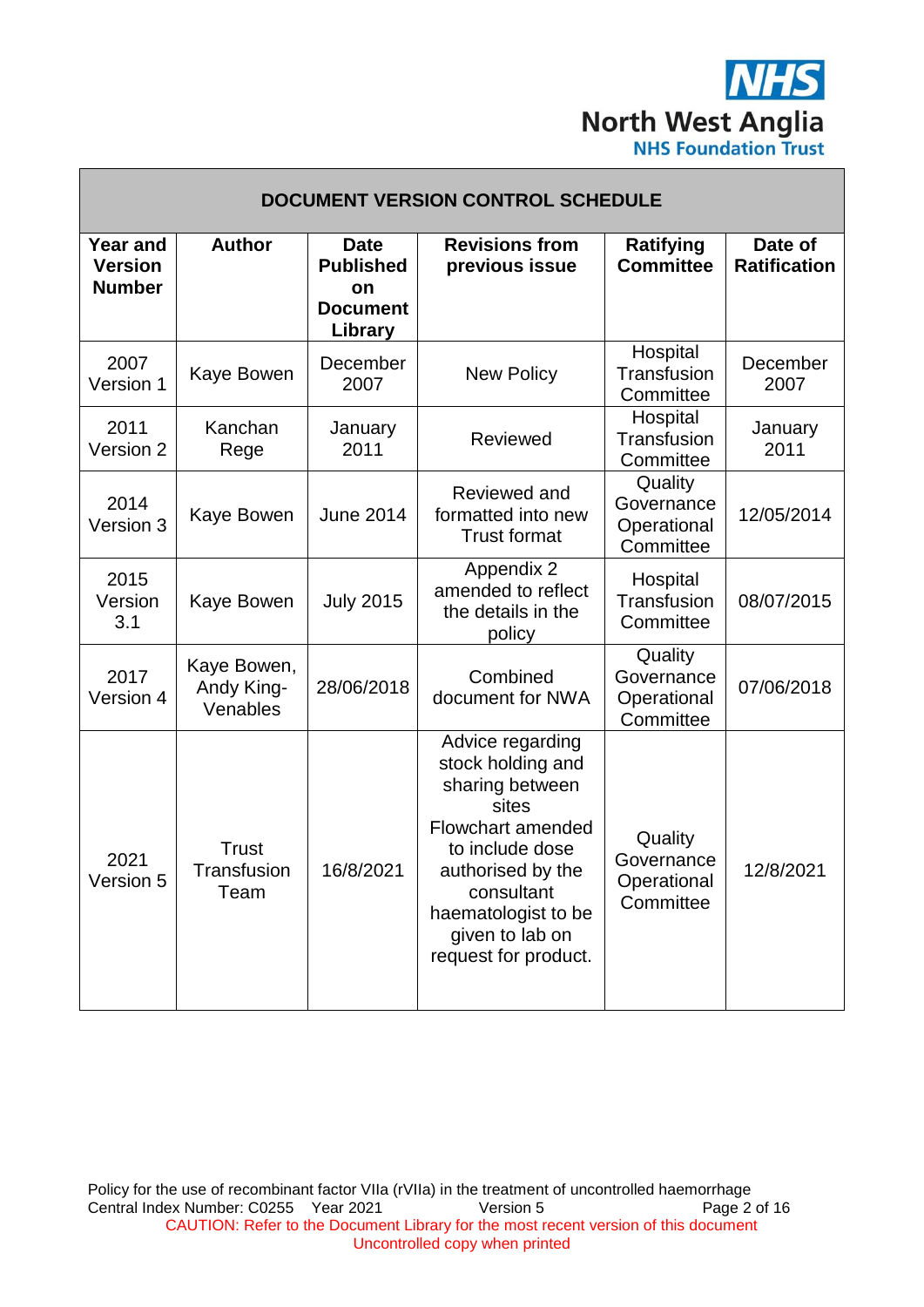

## **Key Points**

## **This document**

- Applies to all staff with responsibility for prescribing and administering of recombinant factor VIIa.
- Gives guidance on when and how to request recombinant factor VIIa, including indications for use, relative contraindications, and recording use in the patient's notes for monitoring purposes.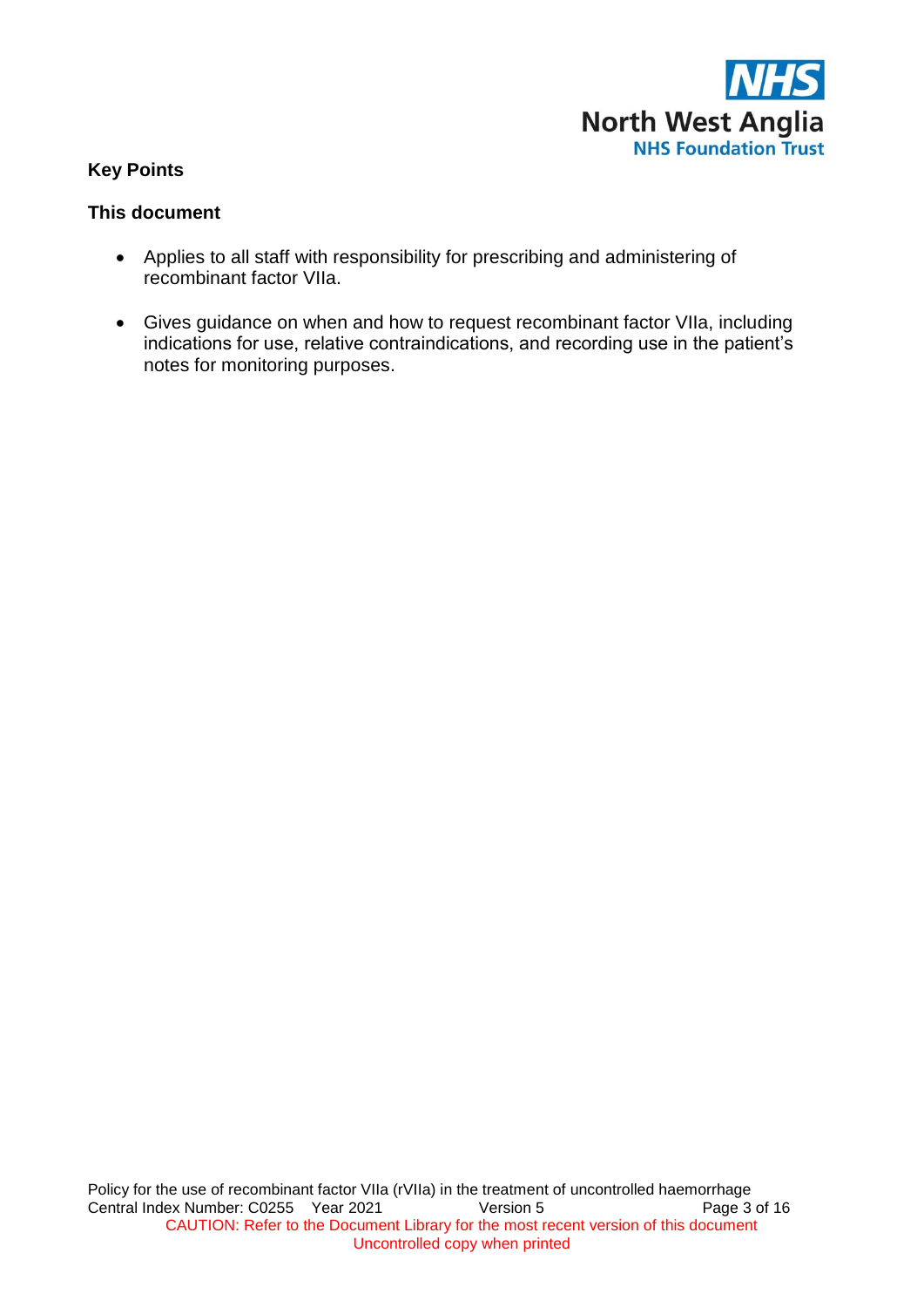

#### **Contents**

| <b>Section</b> |                                                               | Page           |
|----------------|---------------------------------------------------------------|----------------|
|                |                                                               | <b>Number</b>  |
| 1              | Introduction                                                  | 5              |
| $\overline{2}$ | Purpose                                                       | 5              |
| 3              | Scope                                                         | 5              |
| 4              | Indications for use                                           | 5              |
| 5              | Relative contra-indications                                   | 5              |
| 6              | <b>Clinical Use</b>                                           | 5              |
| $\overline{7}$ | <b>Dose</b>                                                   | 6              |
| 8              | Monitoring                                                    | 6              |
| 9              | Cost                                                          | 6              |
| 10             | Storage                                                       | 6              |
| 11             | Implementation                                                | $\overline{7}$ |
| 12             | Ratification                                                  | 7              |
| 13             | <b>Distribution</b>                                           | 7              |
|                | Appendices                                                    |                |
|                | Appendix 1 - Flow Chart for Use of NovoSeven                  | 8              |
|                | Appendix 2 – Checklist for the use of recombinant factor VIIa | 9              |
|                | Appendix 3 - Reconstitution of NovoSeven                      | 10             |
|                | Appendix 4 – Manufacturer's instructions for reconstitution   | 12             |
|                | Appendix 5 - Compliance Monitoring Table                      | 13             |
|                | Appendix 6 - Equality Impact Assessment                       | 14             |
|                | Appendix 7 - Quality Assurance Checklist                      | 15             |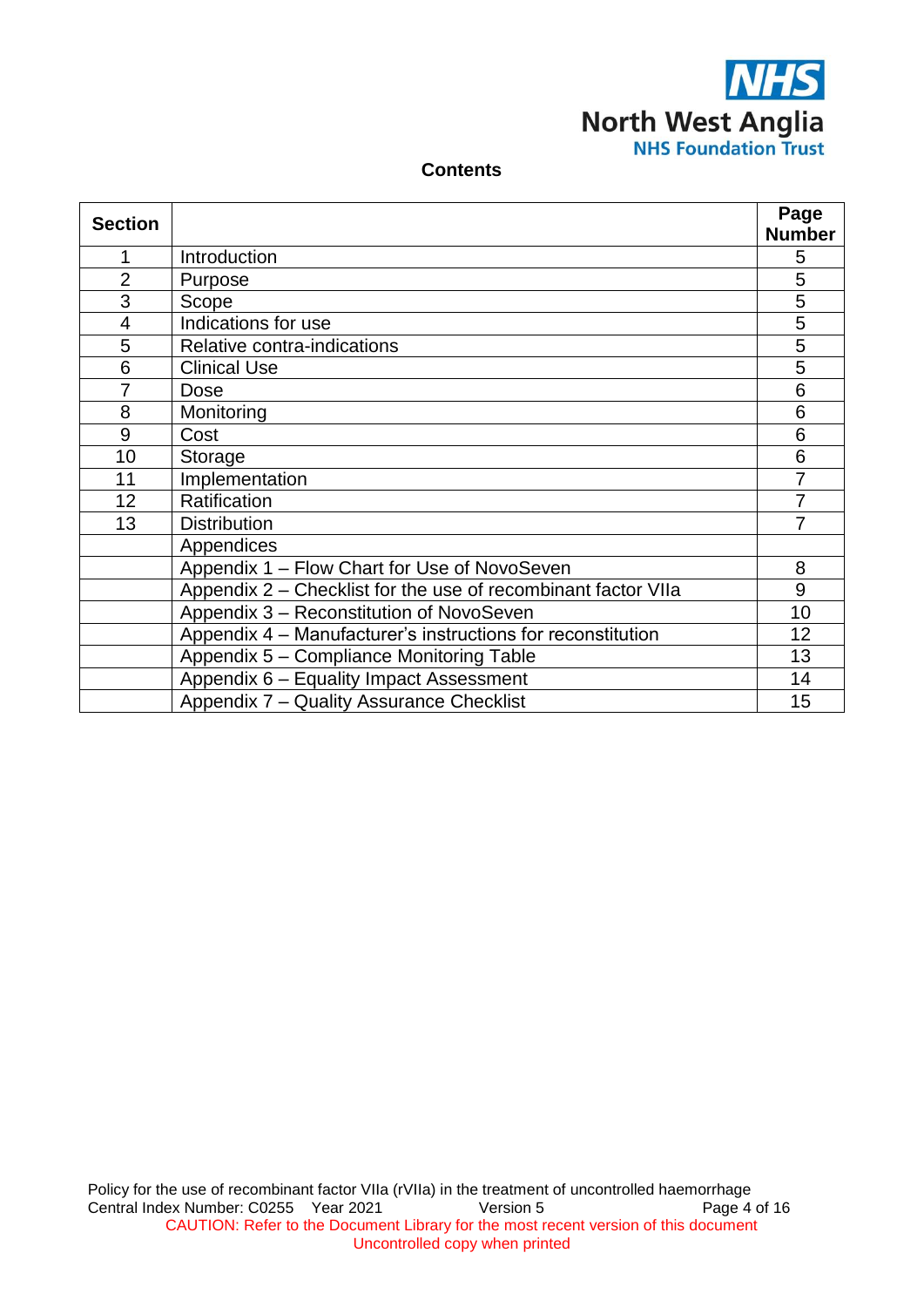

# **Policy for the use of recombinant factor VIIa (rVIIa) in the treatment of uncontrolled haemorrhage**

#### **1. Introduction**

Recombinant Factor VIIa (rVIIa) is a freeze-dried concentrate which is currently only licensed for treatment prophylaxis of haemorrhage in patients with haemophilia A or B with inhibitors to factors VIII or IX, acquired haemophilia, factor VII deficiency, or Glanzmann's thrombasthenia. Recently however, there have been many positive case reports about the efficacious off-label use of rVIIa in uncontrolled post-operative bleeding.

#### **2. Purpose**

The purpose of this policy is to give guidance on the prescription and use of recombinant Factor VIIa.

#### **3. Scope**

The policy is to be used by all members of staff involved in the prescription and administration of the product.

#### **4. Indications for use**

rVIIa is only indicated for patients not responsive to standard transfusion support measures (see below) nor attempts at surgical haemostasis.

As first line therapy in uncontrollable haemorrhage in Jehovah's Witnesses who have definitively refused all products derived from human blood.

#### **5. Relative contra-indications**

Theoretically, rVIIa may predispose to arterial and venous thrombosis. There is limited data about such sequelae in the literature but caution should be exercised in those patients deemed to be at risk.

There may be increased risk of thrombosis when a period of time has elapsed after surgery e.g. 24 – 48 hours, before rVIIa is given.

## **6. Clinical Use**

Surgical bleeding must be eliminated, therefore a return to theatre for exploration must be considered if appropriate. Additionally, the following criteria must have been met:

 Fresh Frozen Plasma (FFP) must be given to maintain PT/APTT < 1.5 x normal control.

• Platelets must be >  $75 \times 10^9$ /L.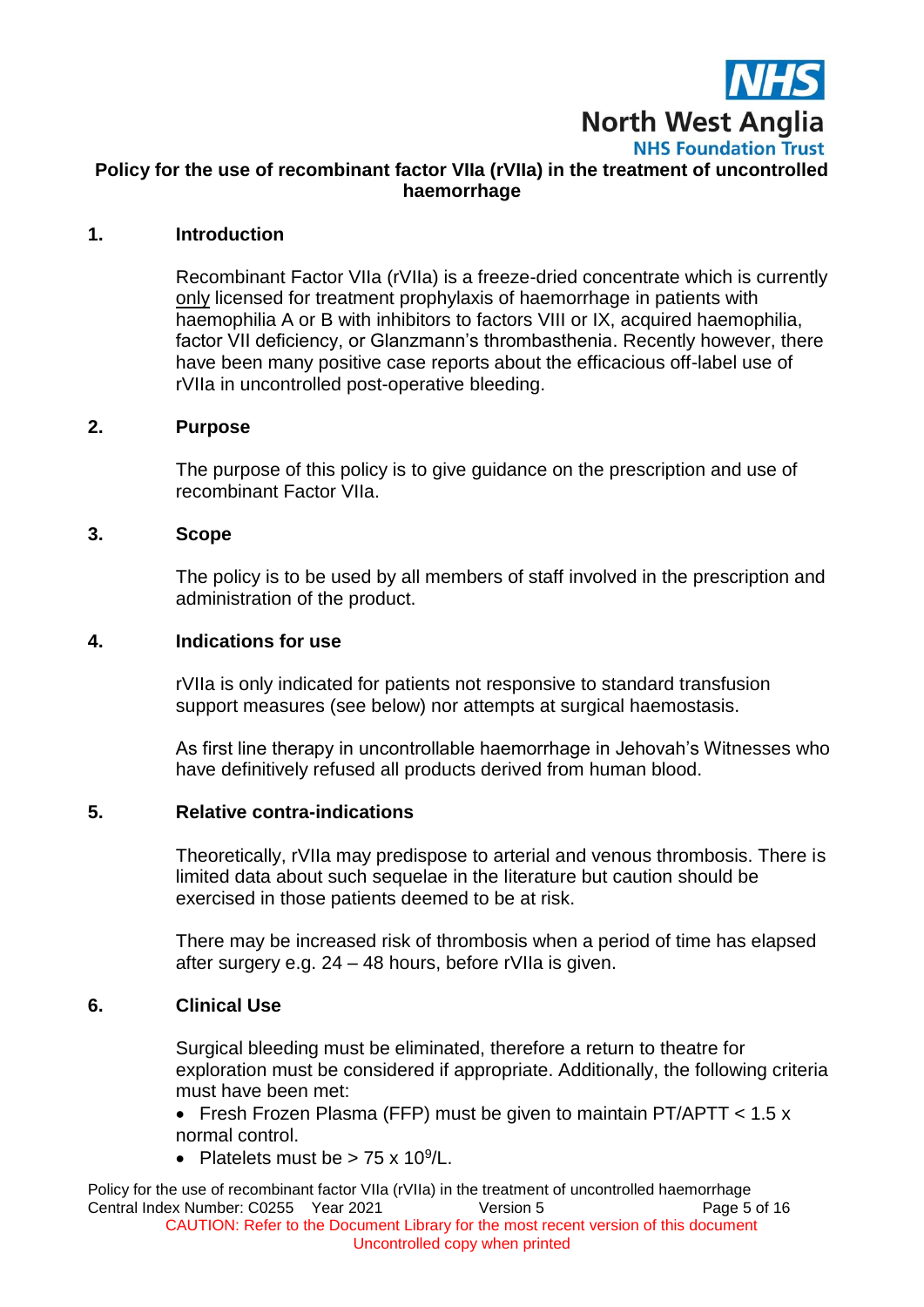

- Fibrinogen must be  $> 1.0$  g/L.
- Temperature must be  $> 35^{\circ}$ C.

If these criteria are ALL met then rVIIa should be considered, and the Consultant Haematologist informed before requesting the drug from the blood bank.

The request for factor rVIIa must be made by a Consultant.

#### **7. Dose**

Because of the paucity of information, the "correct" dose in different clinical settings is unknown. However, the standard dose offered is 90 micrograms/kg by slow intravenous infusion. This may be repeated, if needed, after 2 hours.

If the bleeding is still not controlled, further assessment of the situation will be necessary.

The prescription for rVIIa should always be on the patient's prescription chart.

## **8. Monitoring**

The efficacy of rVIIa can only be judged clinically. There are no straightforward laboratory parameters by which to measure the action of rVIIa.

The checklist (Appendix 5) must be completed and filed in the patient's notes as a unified record of who has authorised the use of rVIIa and that all prerequisites for use have been fulfilled.

## **9. Cost**

1mg of NovoSeven currently costs £525. The dose of rVIIa for a 70kg patient is currently around £3500.

#### **10. Storage**

In the PCH Stock Fridge, there will be kept as minimum stock: 1 vial each of rVIIa (NovoSeven) 1mg and 2mg. 2x 5 mg vials of rVIIa (NovoSeven).

In the HH Stock Fridge, there will be kept as a minimum stock: 1x 1 mg vial of rVIIa (NovoSeven) 1x 2 mg vial of rVIIa (NovoSeven) 1x 5 mg vial of rVIIa (NovoSeven).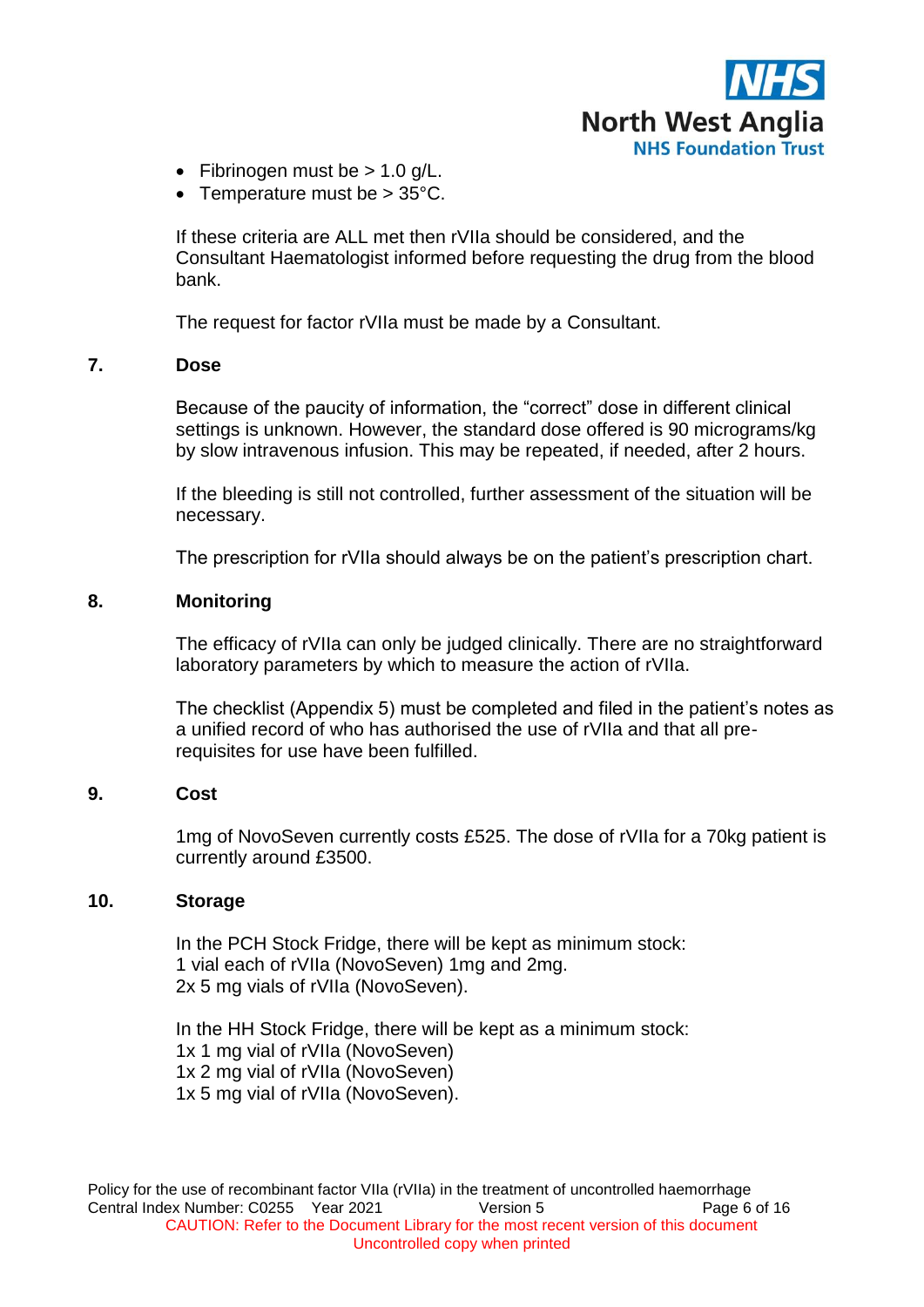

Further supplies are obtainable in an emergency. These may be by stock sharing between PCH and HH, or from the haemophilia centre at Addenbrookes, so delivery times may vary.

#### **11. Implementation**

The policy will be reviewed every three years or sooner if required in light of new evidence or statutory requirements.

The transfusion laboratory will maintain responsibility for ensuring rVIIa and will monitor each request to ensure it is requested and issued appropriately.

If there is any deviation from this policy, an incident form will be raised via DATIX. The incident will be investigated and corrective and preventative actions implemented. If appropriate, a report will be made to Serious Hazards of Transfusion (SHOT) and Serious Adverse Blood Reactions and Events (SABRE).

#### **12. Ratification**

This policy will be approved by the Hospital Transfusion Committee and ratified by the Quality Governance Operational Committee.

#### **13. Distribution**

This policy will be available on the Trust Document Library.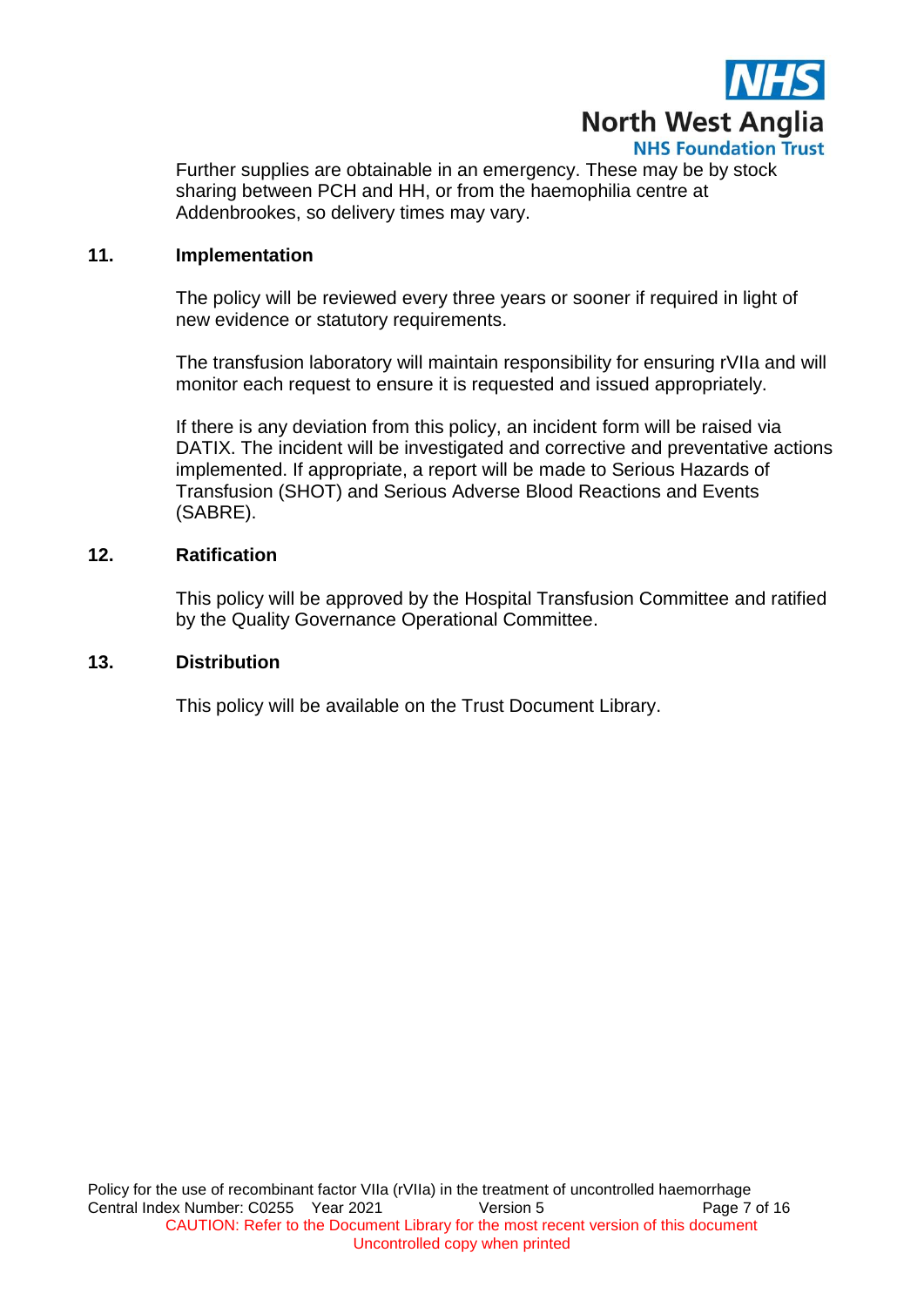



Policy for the use of recombinant factor VIIa (rVIIa) in the treatment of uncontrolled haemorrhage Central Index Number: C0255 Year 2021 Version 5 Page 8 of 16 CAUTION: Refer to the Document Library for the most recent version of this document Uncontrolled copy when printed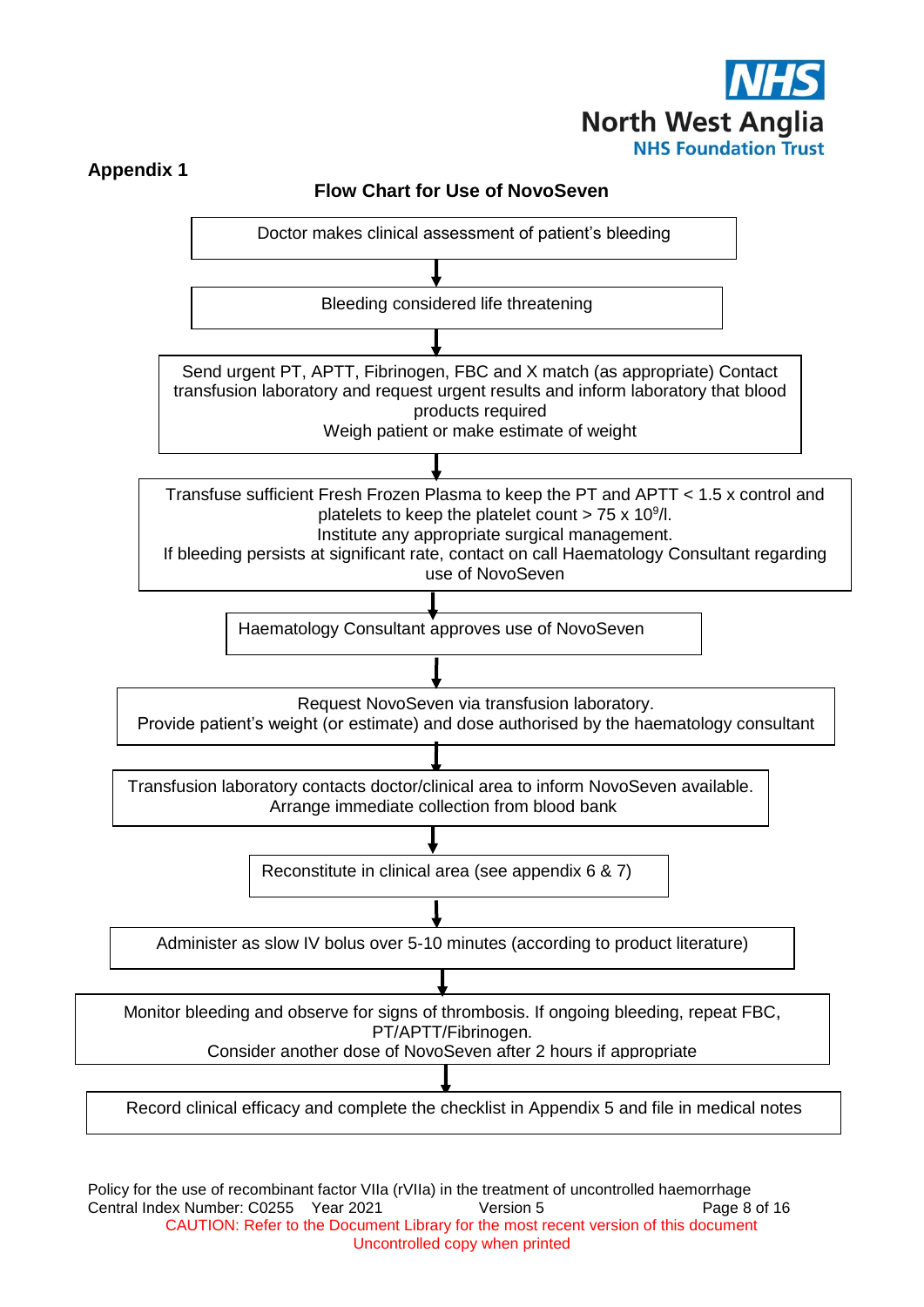

÷

## **Appendix 2**

## **Checklist for the use of recombinant factor VIIa**

The issue of rVIIa is highly restricted.

Therefore, all criteria should be initialled to indicate that they have been met and then the form must be signed by/on behalf of a Consultant.

## **PLEASE RETAIN THIS DOCUMENT IN THE PATIENT'S NOTES.**

| <b>Criteria</b>                                                                                                  | <b>Initial</b><br>when<br>met |  |
|------------------------------------------------------------------------------------------------------------------|-------------------------------|--|
| The Haematology Consultant on call should be contacted for confirmation                                          |                               |  |
| Primary surgery (if at all) within the preceding 48 hours                                                        |                               |  |
| There has been surgical re-exploration (if appropriate) to ensure surgical<br>haemostasis                        |                               |  |
| Fresh Frozen Plasma (FFP) has been be given to maintain PT/APTT < 1.5 x normal<br>control                        |                               |  |
| Platelet count is $> 75 \times 10^9$ /L                                                                          |                               |  |
| Fibrinogen $> 1.0$ g/L                                                                                           |                               |  |
| Acidosis has been treated (base excess $> -4$ )                                                                  |                               |  |
| Temperature is $> 35^{\circ}$ C                                                                                  |                               |  |
| rVIIa approved by Consultant<br>Contacted by (print Name) __________________________Signature___________________ |                               |  |
|                                                                                                                  |                               |  |
| rVIIa administered by                                                                                            |                               |  |
| Print Name _________________________________Signature___________________________                                 |                               |  |
|                                                                                                                  |                               |  |

Please write patient details below, or affix addressograph label

**Patients Name**\_\_\_\_\_\_\_\_\_\_\_\_\_\_\_\_\_\_\_\_\_\_\_\_\_\_\_\_\_\_\_\_

**Date of Birth**\_\_\_\_\_\_\_\_\_\_\_\_\_\_\_\_\_ **Hospital Number**\_\_\_\_\_\_\_\_\_\_\_\_\_\_\_\_\_\_\_\_\_\_\_

Policy for the use of recombinant factor VIIa (rVIIa) in the treatment of uncontrolled haemorrhage Central Index Number: C0255 Year 2021 Version 5 Page 9 of 16 CAUTION: Refer to the Document Library for the most recent version of this document Uncontrolled copy when printed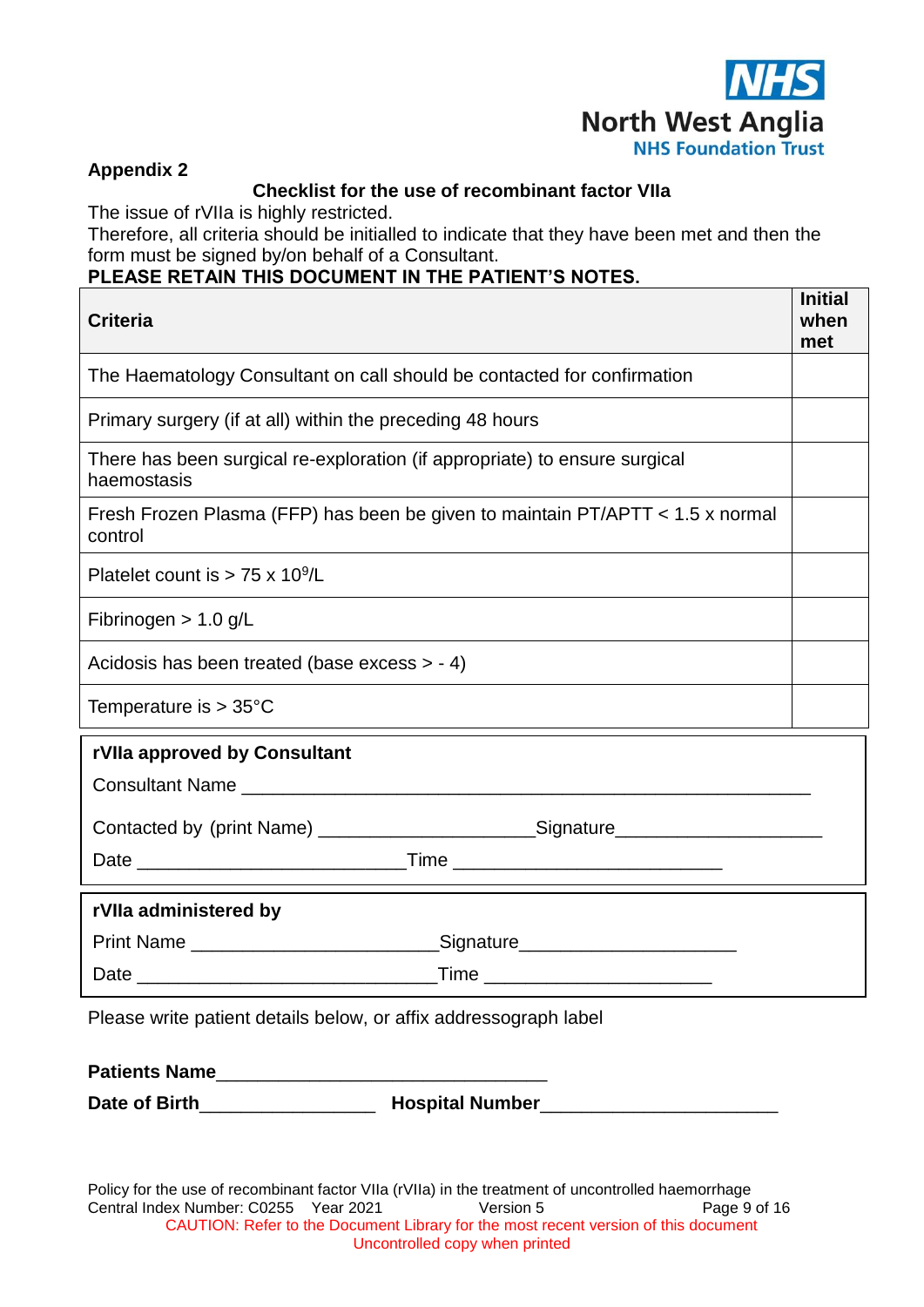

# **Appendix 3**

# **Reconstitution of NovoSeven**

Each NovoSeven package contains:

- *1 mg & 2 mg*
- 1 vial (2 ml) with white powder for solution for injection.
- 1 vial (2 ml) with solvent for reconstitution.

*5 mg* 

- 1 vial (12 ml) with white powder for solution for injection.
- 1 vial (12 ml) with solvent for reconstitution.

An infusion kit will also be issued, which contains all the equipment needed to prepare the NovoSeven for administration, including a luer lock syringe and vial adapters. It will also include the manufacturers written and visual instructions for reconstitution**.** 

## *Always use an aseptic technique when preparing NovoSeven for administration.*

- 1. Bring both vials, i.e. the NovoSeven (powder) and solvent (water), to room temperature by holding them in your hands. **Do not exceed 37°C.**
- 2. Remove the protective plastic caps from both vials, so that the central part of the rubber stopper is visible on each. **N.B. If the caps are loose or missing the vial must be discarded without use.**
- 3. Clean each of the rubber stoppers using an alcohol swab and allow to dry before proceeding.
- 4. Remove the protective paper from the vial adapter and click the vial adapter on to the solvent vial without taking it out of the protective cap. Take care not to touch the tip of the vial adapter. Once attached, remove the protective cap.
- 5. Remove the syringe from its packaging. Pull back the plunger, drawing up a volume of air equal to the amount of water required for injection (ml equals cc on the syringe). Screw the syringe onto the vial adapter attached to the solvent vial, ensuring that it is tightly fastened.
- 6. Inject air into the solvent vial by pushing the syringe plunger until a clear resistance is felt.
- 7. Hold the syringe so that the solvent vial is upside down and pull the plunger to draw the solvent into the syringe
- 8. Click the empty solvent vial from the vial adapter, by tipping the syringe and vial adapter forwards. Do not remove the vial adapter from the syringe.
- 9. Click the vial adapter, still attached to the syringe, onto the powder vial. Hold the syringe slightly tilted with the vial facing downwards. Push the plunger slowly to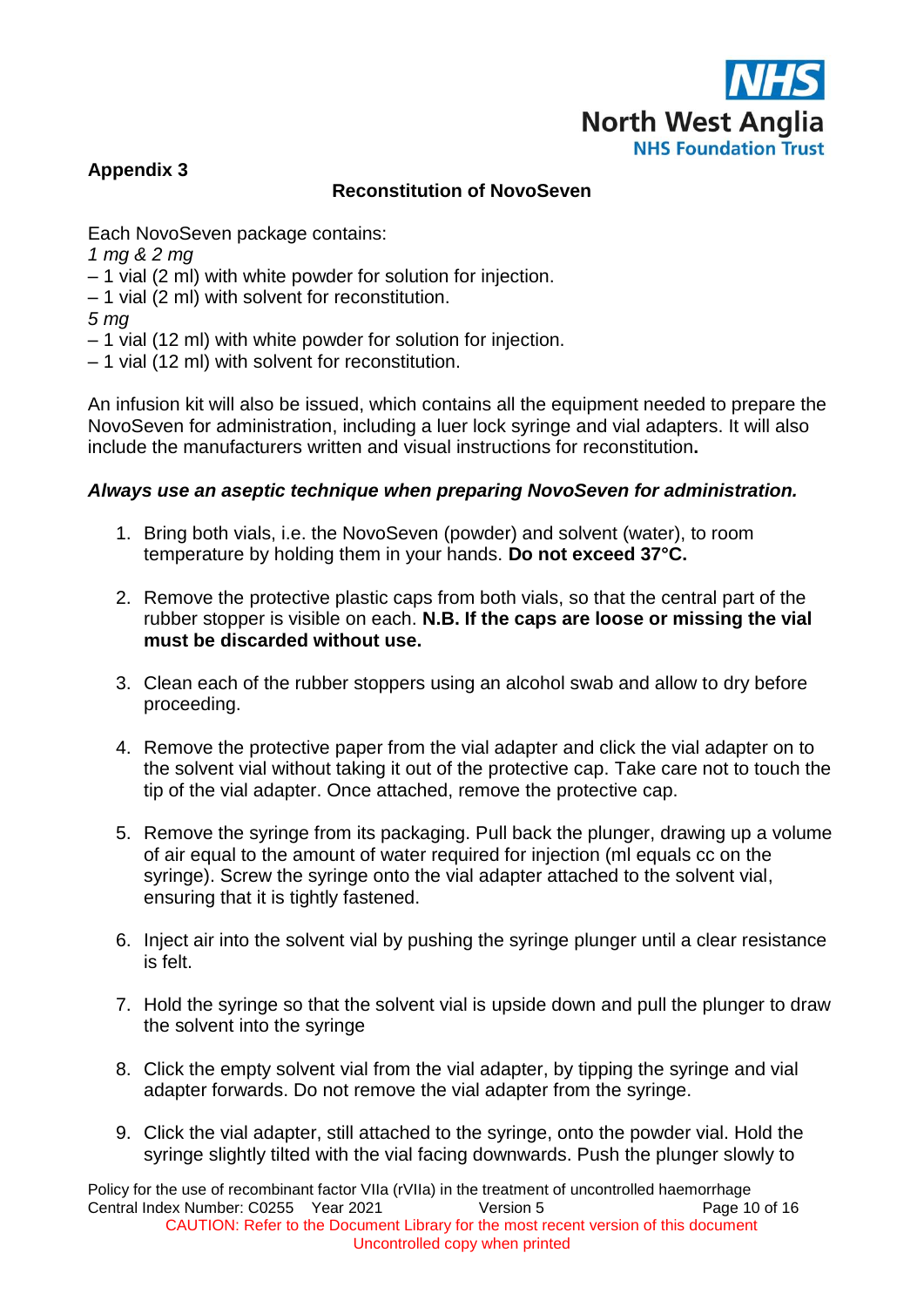

inject the solvent into the powder vial. **Make sure not to aim the stream of solvent directly at the NovoSeven powder as this will cause foaming**.

- 10.Gently swirl the vial until all the powder is dissolved. **Do not shake the vial as this will cause foaming**.
- 11.Check the solution is clear and colourless. **Do not use the solution if there is any discolouration or if any particles are present**. Draw all of the solution up into the syringe.
- 12.Unscrew the vial adapter with the empty vial attached from the syringe. Empty vials and adapters should be disposed of in the sharps waste.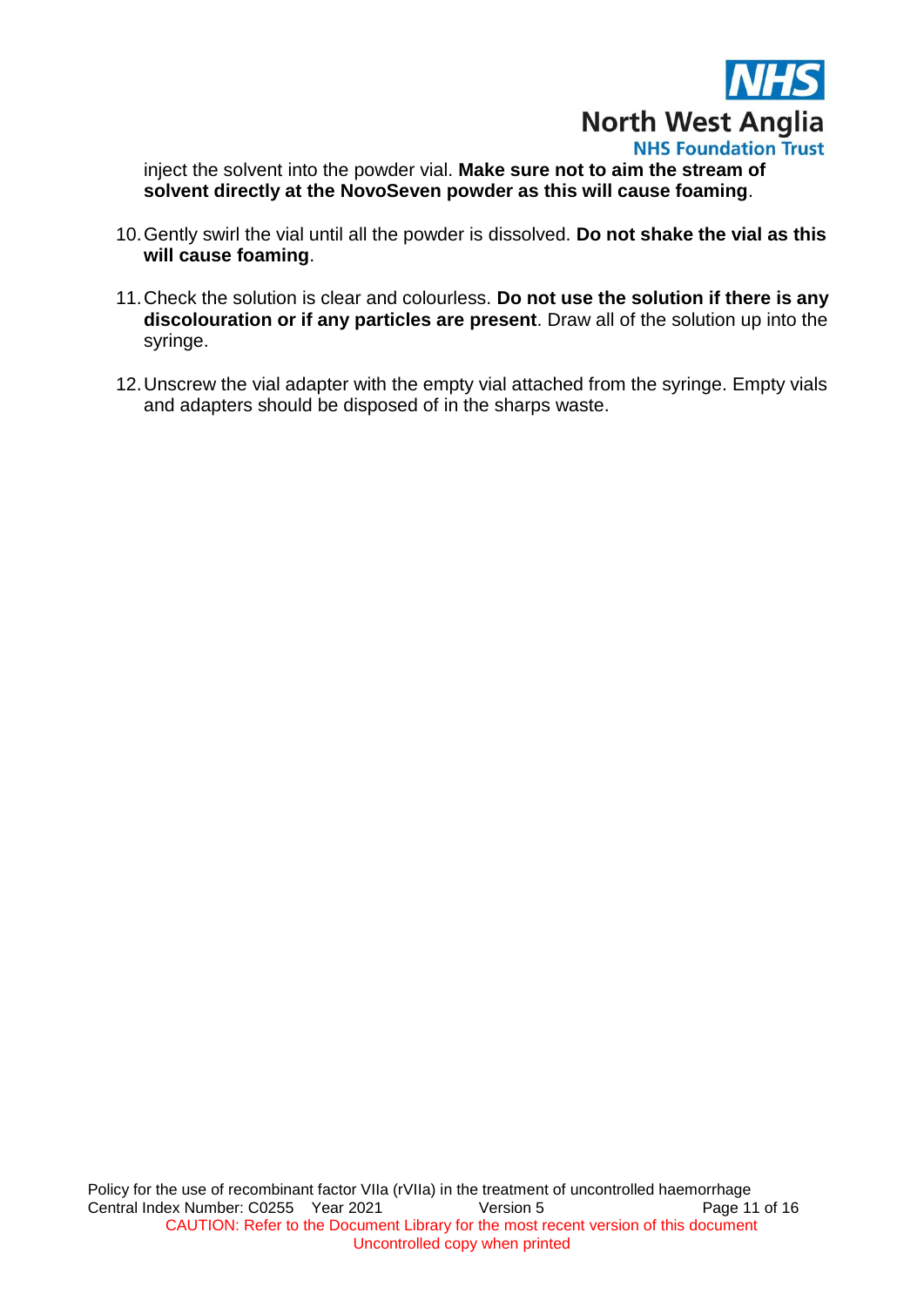

## **Appendix 4**

## **Manufacturer's instructions for reconstitution**



the store was the stream of solvent<br>directly at the NovoSeven®<br>powder as this will cause<br>foaming.

Gently swirf the vial until all the<br>powder is dissolved. Do not<br>shake the vial as this will cause<br>foaming. Check the solution for<br>bits and dissolvariation. If you<br>notice either, do not use it.<br>NovoSeven® reconstituted product is a clear, colourless<br>solution.

If you need a larger dose, repeat<br>the procedure until you have<br>reached your required dose.

Although NovoSeven® will be<br>stable for 24 hours at 2 to 8<br>degrees Celsius after it has been<br>mixed, you should use it at once<br>to avoid infection.

Policy for the use of recombinant factor VIIa (rVIIa) in the treatment of uncontrolled haemorrhage Central Index Number: C0255 Year 2021 Version 5 Page 12 of 16 CAUTION: Refer to the Document Library for the most recent version of this document Uncontrolled copy when printed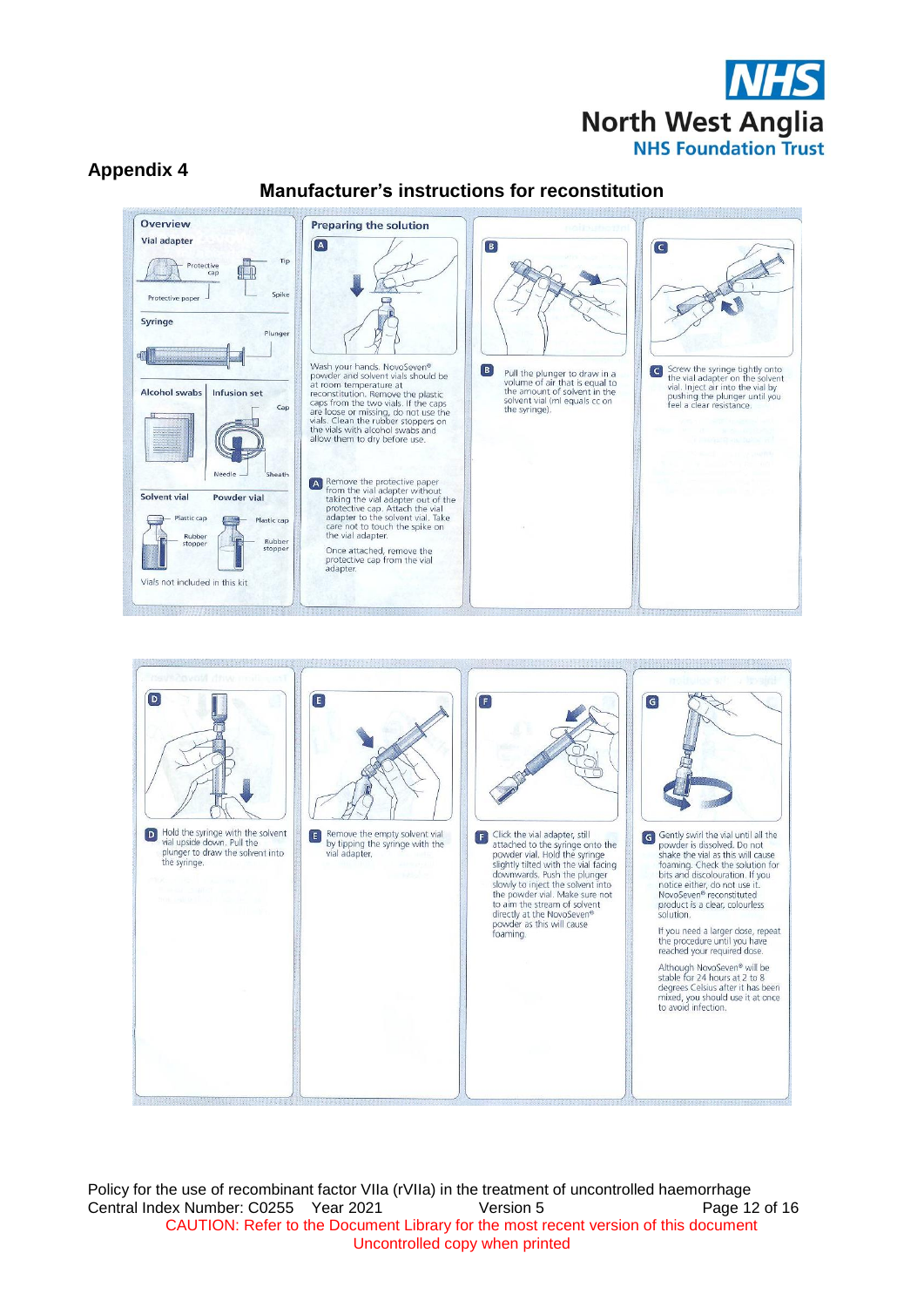

#### **Appendix 5**

**Compliance Monitoring Table**

**Policy Title: Policy for the use of recombinant factor VIIa (rVIIa) in the treatment of uncontrolled haemorrhage Author: Dr Kanchan Rege Consultant Haematologist, Kaye Bowen, Transfusion Practitioner PCH, Andy King-Venables, Transfusion Practitioner Hinchingbrooke Hospital**

| <b>Document Section</b> |                 | <b>Control</b>                                   | <b>Checks to be</b><br>carried out to<br>confirm compliance<br>with the policy | How often the<br>check will be<br>carried out | <b>Responsible</b><br>for carrying<br>out the check | <b>Results of check reported</b><br>to: (Responsible for also<br>ensuring actions are<br>developed to address<br>any areas of non-<br>compliance) | <b>Frequency</b><br>οf<br>reporting |
|-------------------------|-----------------|--------------------------------------------------|--------------------------------------------------------------------------------|-----------------------------------------------|-----------------------------------------------------|---------------------------------------------------------------------------------------------------------------------------------------------------|-------------------------------------|
|                         |                 | WHAT?                                            | HOW?                                                                           | WHEN?                                         | WHO?                                                | <b>WHERE?</b>                                                                                                                                     | WHEN?                               |
| 6                       | Clinical<br>Use | Appropriate requesting for<br>issue of NovoSeven | Referral to<br>Consultant<br>Haematologist when<br>NovoSeven<br>requested      | Each request                                  | <b>Biomedical</b><br>scientist<br>issuing product   | <b>Hospital Transfusion Team</b>                                                                                                                  | Each<br>request                     |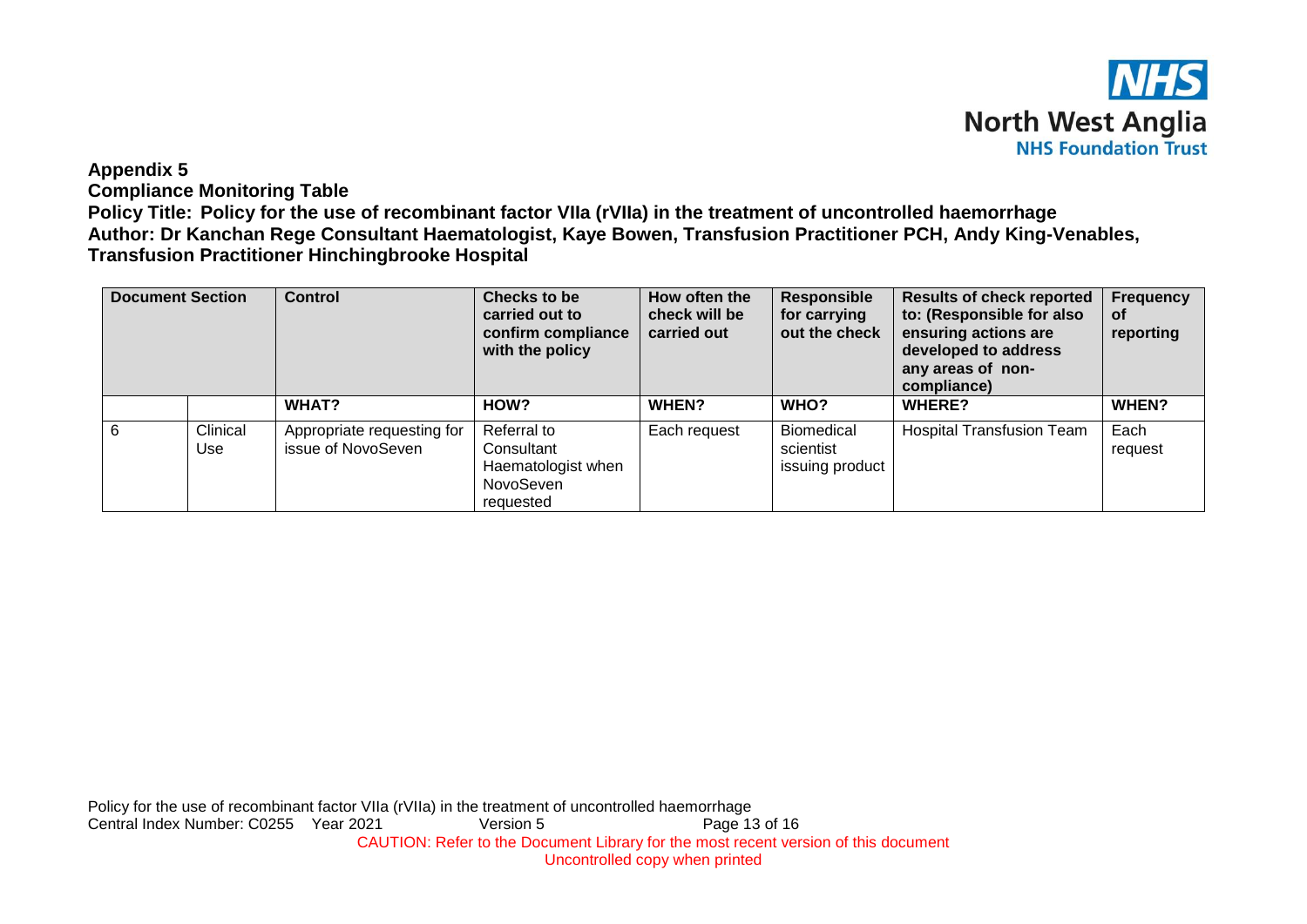

#### **Equality Impact Assessment (EqIA) screening form The Appendix:6**

**Policy name & Central Index number:** Policy for the use of recombinant factor VIIa (rVIIa) in the treatment of uncontrolled haemorrhage C0255

**Name of Principal author or Policy:** Kerry Winham Whyte Haematology & Blood Transfusion Manager **Division:** Family and Integrated Support Services **Date: 4/6/2021** 

#### **Equality Impact Assessment Stage 1**

Indicate in the table below what kind of impact this policy will have upon the protected groups or how it is likely to influence the Trust's ability to comply with the Public Sector Equality Duty, which is to;

- a) Eliminate discrimination, victimisation, harassment or other unlawful conduct that is prohibited under the Equality Act 2010 and/or;
- b) Advance equality of opportunity between people who share a characteristic and those who do not and/or;
- c) Foster good relations between people who share a relevant protected characteristic and those who do not.

Consider this in the context of the whole policy being updated. The easiest means of approaching this is to consider the following questions;

- **Would the adaptation meet my needs or ensure I had equal opportunities if I had any of the protected characteristics?**
- **Is there anything about the policy that would have a detrimental impact on me if I had one of the protected characteristics?**
- **Does it affect our ability to comply with the Public Sector Equality Duty?**

Please check the appropriate boxes relating to the impact of the policy or adaption:

| Age                               | <b>C</b> Positive | © None        | $\bigcirc$ Negative | <b>C</b> Unknown |
|-----------------------------------|-------------------|---------------|---------------------|------------------|
| <b>Disability</b>                 | C Positive        | <b>⊙</b> None | $\bigcirc$ Negative | <b>C</b> Unknown |
| <b>Gender Reassignment</b>        | C Positive        | <b>⊙</b> None | $\bigcirc$ Negative | <b>C</b> Unknown |
| <b>Marriage/Civil Partnership</b> | <b>C</b> Positive | <b>⊙</b> None | $\bigcirc$ Negative | <b>C</b> Unknown |
| <b>Pregnancy and Maternity</b>    | <b>O</b> Positive | <b>⊙</b> None | $\bigcirc$ Negative | ◯ Unknown        |
| Race                              | C Positive        | <b>⊙</b> None | $\bigcirc$ Negative | <b>C</b> Unknown |
| <b>Religion or Belief</b>         | C Positive        | <b>⊙</b> None | $\bigcirc$ Negative | <b>C</b> Unknown |
| Sex (Gender)                      | C Positive        | <b>⊙</b> None | $\bigcirc$ Negative | <b>C</b> Unknown |
| <b>Sexual Orientation</b>         | C Positive        | © None        | $\bigcirc$ Negative | <b>C</b> Unknown |
|                                   |                   |               |                     |                  |

**If any boxes are checked as Negative, please escalate to a stage 2 assessment by emailing [nwangliaft.qualitygovernance@nhs.net](mailto:nwangliaft.qualitygovernance@nhs.net?subject=EQIA%20Stage%202%20Required)**

#### **If any boxes are checked as Unknown, please contact [nwangliaft.edi@nhs.net](mailto:nwangliaft.edi@nhs.net?subject=EQIA%20Unknown%20Impact)**

| <b>Agreement by</b>                                              | <b>Signature</b> | <b>Date</b> |
|------------------------------------------------------------------|------------------|-------------|
| Approving Panel Chair for Stage 1                                | LTMenber         | 1/7/2021    |
| Ratifying Panel Chair (if required) for Stage 2                  |                  |             |
| Equality, Diversity and Inclusion Lead (if required) for Stage 2 |                  |             |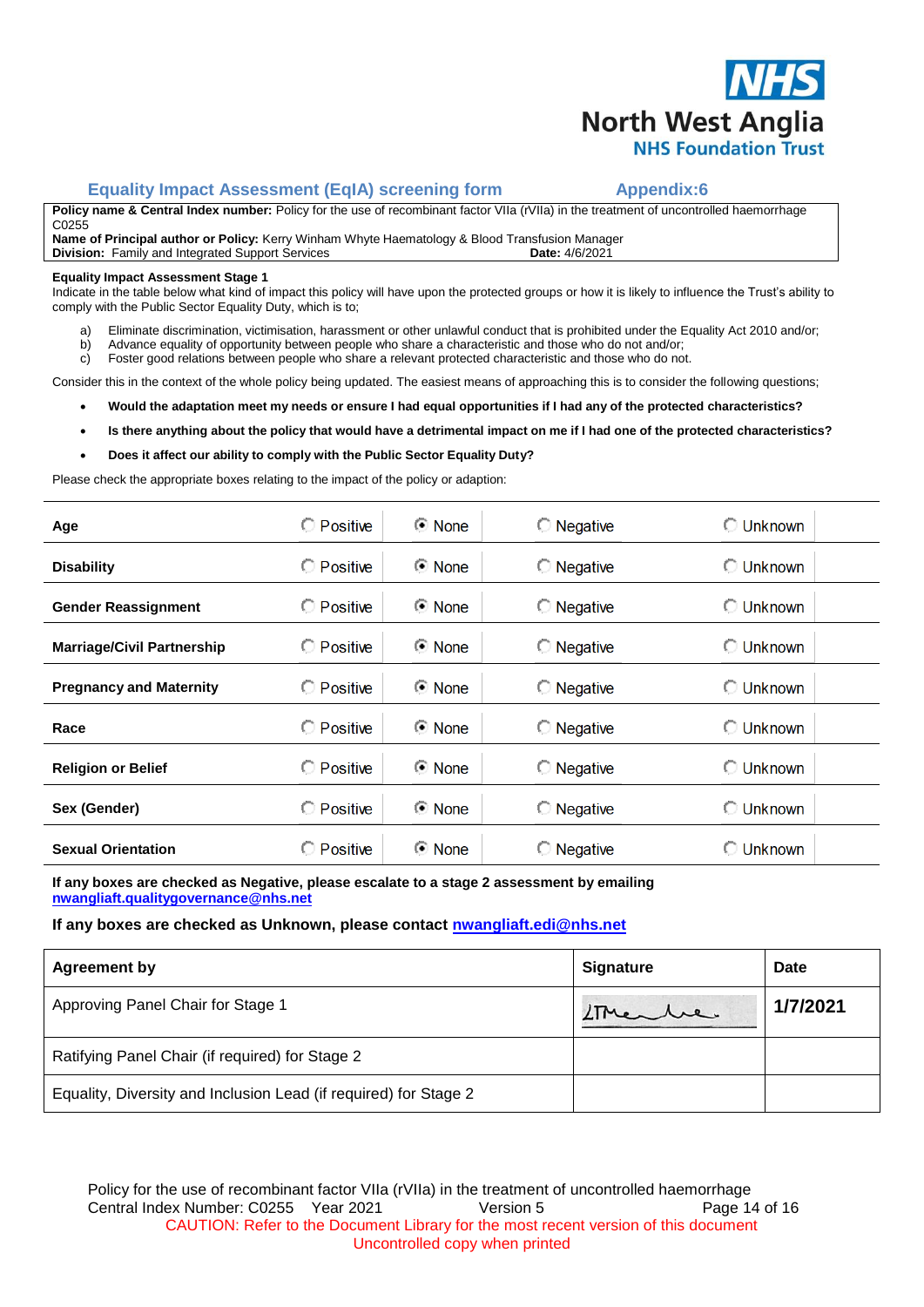

# **Quality Assurance Checklist - Version Number: 5 <br><b>Appendix: 7**

|                |                                                 | Y/N/n/a | <b>COMMENTS (where</b> |
|----------------|-------------------------------------------------|---------|------------------------|
|                |                                                 |         | necessary)             |
| $\mathbf 1$    | <b>Title of document</b>                        |         |                        |
|                | Policy for the use of recombinant factor VIIa   |         |                        |
|                | (rVIIa) in the treatment of uncontrolled        |         |                        |
|                | haemorrhage(C0255)                              |         |                        |
| $\mathbf{2}$   | Type of document (e.g. policy, guidance)        | Policy  |                        |
|                | Is it clear whether the document is a policy,   | Yes     |                        |
|                | guideline, procedure?                           |         |                        |
| 3              | <b>Introduction</b>                             |         |                        |
|                | Are reasons for the development of the          | Yes     |                        |
|                | document clearly stated?                        |         |                        |
| 4              | <b>Content</b>                                  |         |                        |
|                | Is there a standard front cover?                | Yes     |                        |
|                | Are the key points identified? (Policies only)  | Yes     |                        |
|                | Is the document in the correct format?          | Yes     |                        |
|                | Is the purpose of the document clear?           | Yes     |                        |
|                | Is the scope clearly stated?                    | Yes     |                        |
|                | Are the definitions clearly explained?          | Yes     |                        |
|                | Are the roles and responsibilities clearly      | Yes     |                        |
|                | explained? (policies only)                      |         |                        |
| 5              | <b>Evidence Base</b>                            |         |                        |
|                | Is the type of evidence to support the document | Yes     |                        |
|                | explicitly identified?                          |         |                        |
|                | Are key references cited?                       | Yes     |                        |
|                | Are associated documents referenced?            | Yes     |                        |
| 6              | <b>Approval Route</b>                           |         |                        |
|                | Does the document identify which                | Yes     |                        |
|                | committee/group will approve it?                |         |                        |
| $\overline{7}$ | <b>Process to Monitor Compliance and</b>        |         |                        |
|                | <b>Effectiveness (policies only)</b>            |         |                        |
|                | Are there measureable standards or KPIs to      | Yes     |                        |
|                | support the monitoring of compliance with the   |         |                        |
|                | effectiveness of the document?                  |         |                        |
| 8              | <b>Review Date</b>                              |         |                        |
|                | Is the review date identified?                  | Yes     |                        |
| 9              | <b>Equality and Diversity (policies only)</b>   |         |                        |
|                | Is a completed Equality Impact Assessment       | Yes     |                        |
|                | attached?                                       |         |                        |